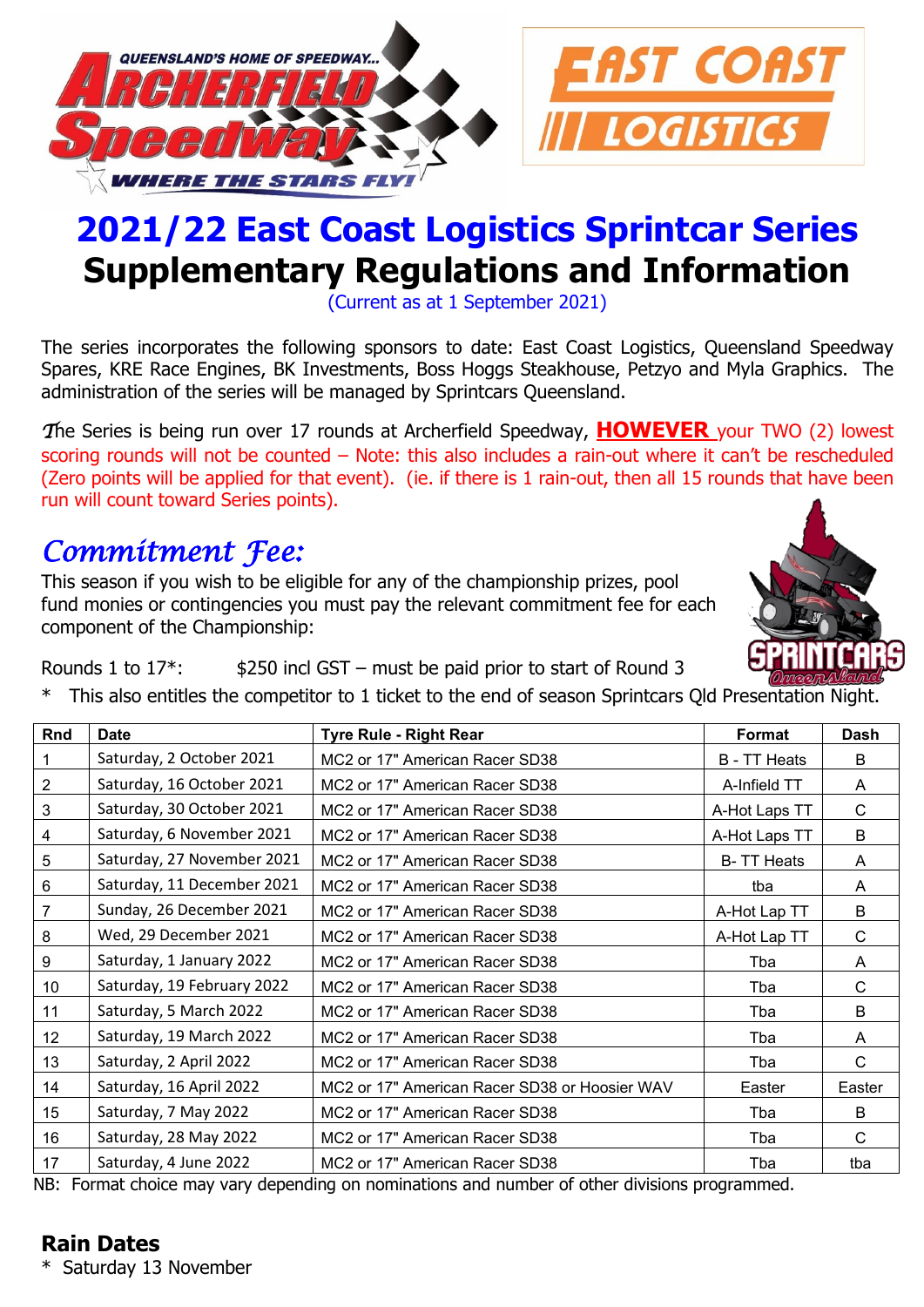- \* Saturday 12 February (if Aust Titles for 410 cancelled)
- \* Saturday 9 April
- \* Sundays for April, May and June events, if available

Christmas period will be next day, or next available date as advised.

IF AN EVENT IS SCHEDULED TO A RAIN DATE, THERE WILL NOT BE A DRAW FOR DOUBLE POINTS ON THE RESCHEDULED DATE ie. No double points can apply to rescheduled events. Also the Twin Feature night will not be a Double points night.

NB: Round numbers may be adjusted due to rainouts, however any referral to cut off dates for Series round components will revert to dates of events, rather than round numbers.

## **SERIES POINTS**

**Time Trials Points** (excluding Time Trial Heat Format Nights):

|  | - |  |  |  |  |  |  |  |  |  |  |
|--|---|--|--|--|--|--|--|--|--|--|--|
|--|---|--|--|--|--|--|--|--|--|--|--|

**HEAT Points**: Cars must finish heat to obtain points, unless given the Mechanical defect flag or instructed by the Chief Steward to go to infield.

|  |  |  | $1 \mid 15 \mid 2 \mid 13 \mid 3 \mid 11 \mid 4 \mid 9 \mid 5 \mid 8 \mid 6 \mid 7 \mid 7 \mid 6$ |  |  |  |  |
|--|--|--|---------------------------------------------------------------------------------------------------|--|--|--|--|
|  |  |  |                                                                                                   |  |  |  |  |

#### **B-MAIN Points:**

|  |  |  | 10203040405867776 |  |  |  |  |
|--|--|--|-------------------|--|--|--|--|
|  |  |  |                   |  |  |  |  |

And 1 point for every placing after  $14<sup>th</sup>$ .

(1st to 4th place get 0 as they go through to A-Main)

#### **A-MAIN POINTS:**

|  |  |  |  |  |  |  |  | $1 \ 36 \ 2 \ 33 \ 3 \ 30 \ 4 \ 28 \ 5 \ 26 \ 6 \ 24 \ 7 \ 22 \ 8 \ 20 \ 9 \ 18$       |  |
|--|--|--|--|--|--|--|--|----------------------------------------------------------------------------------------|--|
|  |  |  |  |  |  |  |  | 10   17   11   16   12   15   13   14   14   13   15   12   16   11   17   10   18   9 |  |

#### **DOUBLE POINT ROUNDS:**

There will be 2 nights with double points. There will be a total of 2 double point marbles and 15 single round marbles, with one drawn each round at driver's briefing and then discarded.

1 double point marble will be in the draw up to and including Round 7, and the  $2^{nd}$  double point marble will be added at Round 8. In the event of a rescheduled date due to a rainout no double points can be drawn.

In the event of competitors tying on points, they will be separated by the number of highest finishes.

All A & B Main feature race points and money will be awarded in finishing position OR in position of dropping out. Note: If an incident occurs and several cars drop out, points and prize money will be awarded to positions held on the previous lap, except for the primary cause who will then go to the rear of lead lap as per rulebook.

# **Series Points Fund Money**

## **Points Fund Prize Money (based on 15+ rounds\*):**

### **1st: \$6,000 + \$1500 QSS voucher 2nd: \$3,000 + \$1000 QSS voucher 3rd: \$1,500 + \$1000 QSS voucher 4th: \$1,000 QSS Voucher**

The driver/car owner who accumulates the most points from Rounds 1 though to and including Round 17 of the SERIES, LESS their lowest two (2) scoring rounds, will be entitled to the Points Fund Prize money. The 2nd highest points scorer entitled to 2<sup>nd</sup> Place, 3<sup>rd</sup> highest to 3<sup>rd</sup> prize money and 4<sup>th</sup> highest to 4<sup>th</sup> prize money.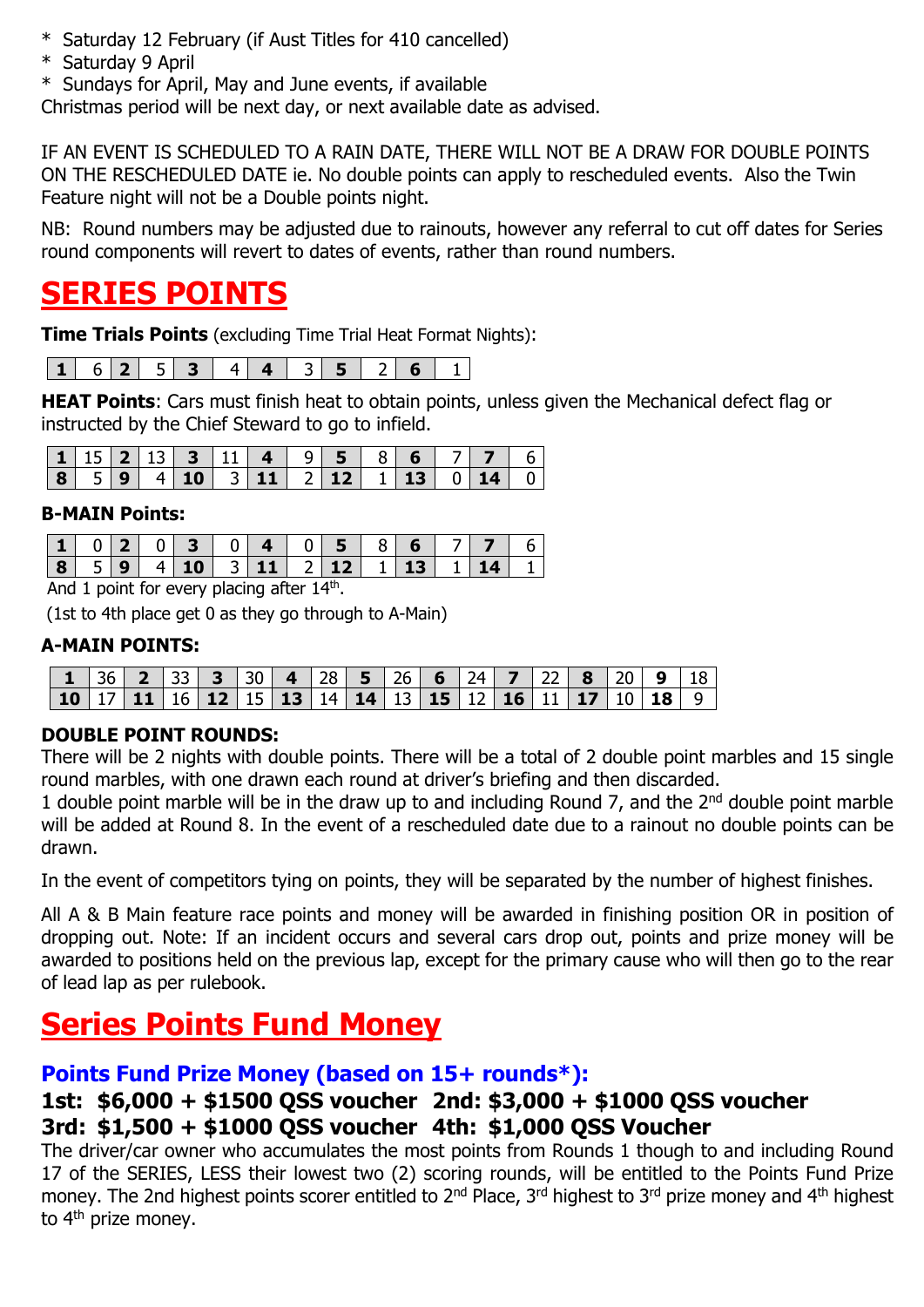Additionally, the **Top 15 point-scorers** will also be entitled to the 50/50 Prize money funds collected. The prizemoney will be paid based on a per \$ payout per point scored, determined by the total of the prize pool divided by number points accumulated.

e.g. If the total number of points earned by all the cars that qualified for the series money was 5000 points and the points fund money total was \$10,000 each point would be worth \$2.00. If the winner earned 500 points then it would be 500  $\times$  \$2.00 = \$1000.

\* Pro Rata if more than 2 rounds are cancelled

#### **HEAT Points Fund Prize Money: At this stage – no sponsor has been found**

#### **Last Chance Showdown Points Fund: At this stage – no sponsor has been found**

# **NIGHTLY Prize Money – A-Main:**

(all figures quoted are plus gst if applicable)

| <b>Placing</b>   | \$   | <b>Placing</b>   | \$       |
|------------------|------|------------------|----------|
| $1$ st           | 2500 | 11 <sup>th</sup> | 300      |
| 2 <sub>nd</sub>  | 1750 | 12 <sup>th</sup> | 300      |
| 3 <sub>rd</sub>  | 1150 | 13 <sup>th</sup> | 250      |
| 4 <sup>th</sup>  | 900  | 14 <sup>th</sup> | 250      |
| 5 <sup>th</sup>  | 700  | 15 <sup>th</sup> | 250      |
| 6 <sup>th</sup>  | 600  | 16 <sup>th</sup> | 250      |
| 7 <sup>th</sup>  | 500  | 17 <sup>th</sup> | 250      |
| 8 <sup>th</sup>  | 450  | 18 <sup>th</sup> | 250      |
| gth              | 400  |                  |          |
| 10 <sup>th</sup> | 350  | <b>TOTAL</b>     | \$11,400 |

# **Series Nightly Formats:**

## **A) TIME TRIAL FORMAT (Hot Lap Time Trials/Infield Time Trials)**

On nights where time trials are done during hot laps there will be a maximum of 6 cars per group. If you miss your group or turn for Time Trials, you will be allowed 1 lap at the end and cannot qualify better than what the inversion is (ie. If inversion is 24, then 25<sup>th</sup>).

Time Trial points will be as follows:

|  |  |  |  |  |  |  | $1166$   4   60   7   54   10   48   13   42   16   36   19   31   22   28   25   25   28   22   31   19   34   16                                                                                                                           |  |  |  |  |  |
|--|--|--|--|--|--|--|----------------------------------------------------------------------------------------------------------------------------------------------------------------------------------------------------------------------------------------------|--|--|--|--|--|
|  |  |  |  |  |  |  | $\mid$ 2 $\mid$ 64 $\mid$ 5 $\mid$ 58 $\mid$ 8 $\mid$ 52 $\mid$ 11 $\mid$ 46 $\mid$ 14 $\mid$ 40 $\mid$ 17 $\mid$ 34 $\mid$ 20 $\mid$ 30 $\mid$ 23 $\mid$ 27 $\mid$ 26 $\mid$ 24 $\mid$ 29 $\mid$ 21 $\mid$ 32 $\mid$ 18 $\mid$ 35 $\mid$ 15 |  |  |  |  |  |
|  |  |  |  |  |  |  | 3   62   6   56   9   50   12   44   15   38   18   32   21   29   24   26   27   23   30   20   33   17   36   14                                                                                                                           |  |  |  |  |  |

#### **First Round of Heats:** 10 Laps

The inversion will be between 18 and 24 (depending on nominations), however may be altered at the discretion of the chief steward. The remainder of the field then line up behind the inversion in order of points.

#### **Second Round of Heats:** 10 Laps

Points will be tallied from Time Trials and First round of heats. The line-up for the second round will then be an inversion of the same number as heat 1, however may be changed at the discretion of the chief steward, depending on number of cars remaining. The remainder of the field then line up behind the inversion in order of points.

#### **HEAT QUALIFYING POINTS:**

|  |  |  |  |  |  | $\vert$ 1   25   2   22   3   19   4   17   5   15   6   13   7   11 |  |
|--|--|--|--|--|--|----------------------------------------------------------------------|--|
|  |  |  |  |  |  | 8 9 9 7 10 5 11 3 12 2 13 1 14                                       |  |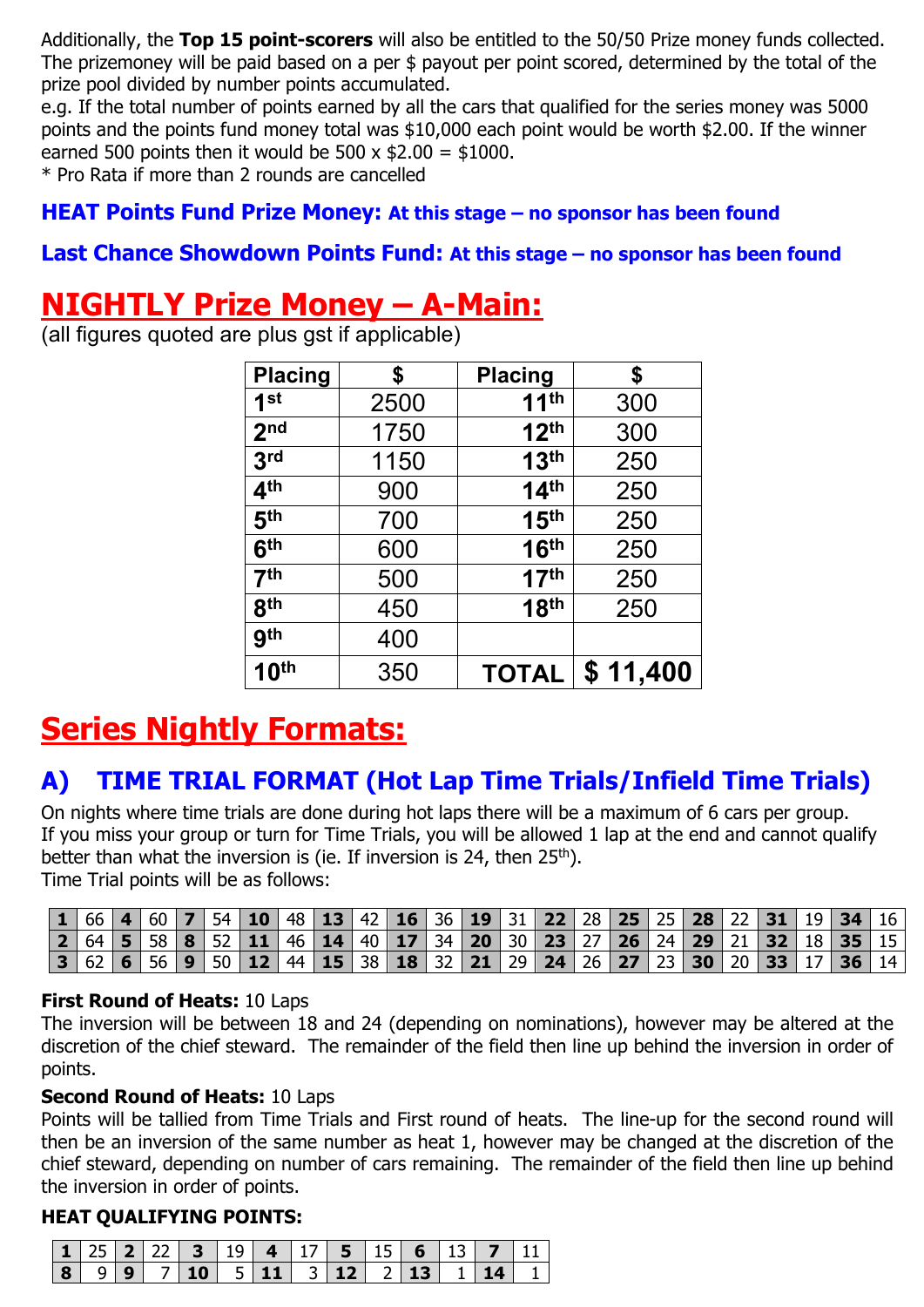In the event of rain after qualifying, may revert to Outlaw 1 heat format In unforeseen circumstance draw and invert may take place

#### **PETZYO Development Series**

Series is 6 rounds: Oct 16, Dec 11, Feb 19, Mar 19, May 7 plus 2 x Toowoomba dates. The series sponsor, PETZYO (AR Developments), will pay a points fund of: 1<sup>st</sup> \$1000, 2<sup>nd</sup> \$600, 3<sup>rd</sup> \$400. Nightly prize money will be paid to the top 10 and will receive \$50 each however will not be entitled to Last Chance Showdown prize money when transferring from Development Feature.

## **B) TIME TRIAL HEAT FORMAT:**

39 cars or less - Drivers will be seeded in to 2 or 3 heat groups prior to drivers briefing, 40 cars or more there will be 4 heat groups. The heat order will be drawn at drivers briefing. Each heat group will also then be seeded in to 2 or 3 sub sections – A & B & C if required (maximum of 6 cars in each sub-section). A draw will then take place to determine which sub-sections go first in each group. For example: If A's are first then Group 1A will then time trial 5 laps, then Group 1B will time trial 5 laps. Followed by Group 2A then 2B etc

Time Trial points will be awarded to each Group as follows:

Fastest in each group – 25

 $2<sup>nd</sup>$  fastest in each group – 22 etc... as per table below:

|  |  |  |  | $1 \ 25 \ 2 \ 22 \ 3 \ 19 \ 4 \ 17 \ 5 \ 15 \ 6 \ 13 \ 7 \ 11$ |  |  |  |
|--|--|--|--|----------------------------------------------------------------|--|--|--|
|  |  |  |  | 8 9 9 7 10 5 11 3 12 2 13 1 14 1                               |  |  |  |

#### **First Round of Heats:** 10 Laps

Heat groups are as per already determined above. The inversion will be 8 cars per heat (depending on nominations). The remainder of that heats field then line up behind the inversion in order of points.

#### **Second Round of Heats:** 10 Laps

Heads up line up from Time Trial points – stay in same groups. The remainder of the field then line up behind the inversion of their heat in order of Time Trial points.

#### **HEAT QUALIFYING POINTS:**

|  |  |  | $1 \ 25 \ 2 \ 22 \ 3 \ 19 \ 4 \ 17 \ 5 \ 15 \ 6 \ 13 \ 7 \ 11$ |  |  |  |  |
|--|--|--|----------------------------------------------------------------|--|--|--|--|
|  |  |  |                                                                |  |  |  |  |

## **DASHES:**

There will be four different dash options:

**Dash A** – The top eight point scorers will qualify for the dash. A fan will then draw for the highest point scorer between four envelopes which will contain the numbers 1,4, 6 or 8. If a 1 is selected, the field will race heads up, if a 4 is drawn – top 4 will be inverted and so on...

**Dash B** -The top eight point scorers each night will qualify for the dash. The highest point scorer will choose between three envelopes which will contain the numbers 1,4 or 6. If high points pulls a 1 the field will race heads up, if a 4 is drawn he will go to position 4 and choose from the remaining top three drivers who goes to 3, that driver will then draw who goes to 2 and the remaining driver goes to 1. All other positions remain the same. If he draws a 6 he will go to position 6 and nominate who goes to 5 that driver then nominates who goes to 4 and so on. Positions 7 & 8 remain the same.

**Dash C** –The top eight drivers in points at the conclusion of the heats will compete in the Top 8 Shootout which consists of: Bronze Shoot-out:- Positions 5-8 in points will have 3 timed laps each together. The quickest two cars progress to the Silver Shoot-out. Silver Shoot-out:- Positions 3 and 4 in points will be joined by the quickest two cars from the Bronze shootout. The two quickest cars progress to the Gold Shootout. Gold Shootout:- Positions 1 and 2 in points will be joined by the quickest two cars from the Silver Shootout. The winner of the Gold Shootout earns the right to start on pole position in the A-Main.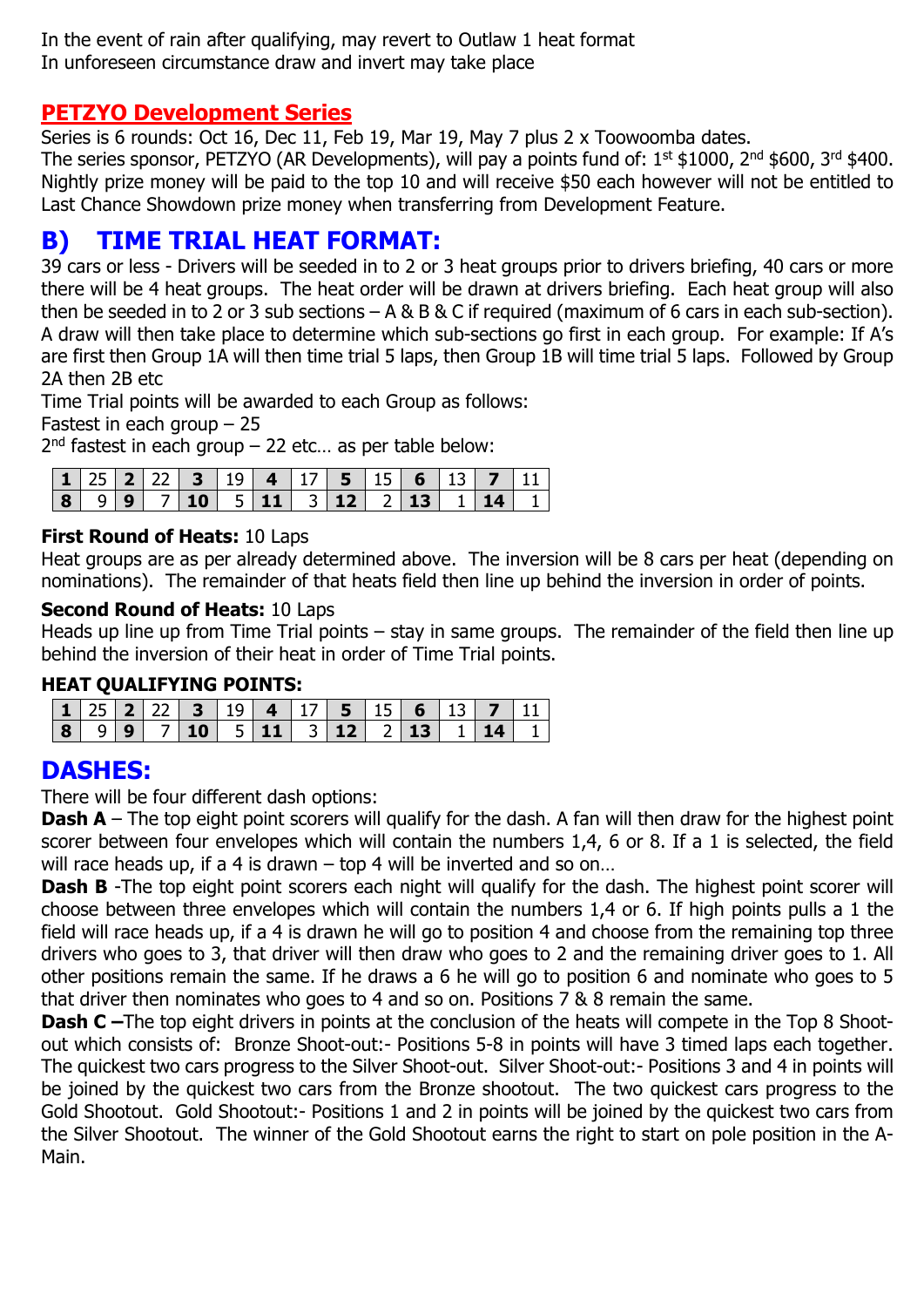## **LAST CHANCE SHOWDOWN:** 6 to 15 Laps

B-Main will run a minimum of 6 laps to a maximum of 15 laps or 15 minutes – whichever is the shorter. The top four finishers will determine positions 15-18 in the A-Main. No reserves. In order to run a B-Main there must be a minimum of 20 available cars after the Dash is completed.

### **A-MAIN:** 30 Laps\*

Dash Placegetters 1 to 8 start positions 1 thru 8, Point scorers 9 to 14 will start in positions 9 to 14th in the A Main respectively. UNLESS the BK Investments Challenge is taken up by the highest qualifier (which will then invert the top 14 qualifiers).

B-Main finishes 1 to 4 start positions 15 thru 18. If a car chooses not to go out for the A-Main, the next eligible car from the B-Main may start the A-Main, provided the driver taking the position agrees to relinquish \$250 of his prizemoney for the A-Main to the other car and notifies an official of the same. \* Laps may be shortened to 25 at the discretion of the Stewards or the Promoter.

1st, 2<sup>nd</sup>, 3<sup>rd</sup> and 4<sup>th</sup> will stop infield for car weighing before the winning car and the drivers from positions 2 & 3 proceeding to the podium for presentations.

**NOTE**: In the event of tied points to qualify for A, B and Dash the times set in time trialling will determine who gets the highest starting position with faster time given preference.

The Club and/or the Promoter may change the format on any given night due to unforeseen circumstances. E.g. Rain, power failure etc

## **SERIES REGULATIONS**

- 1. There is no minimum amount of rounds a driver/car owner must compete in to be eligible to qualify for the Championship recognition, prize money and contingency awards, however the driver/car owner must have paid the respective commitment fee to be eligible.
- 2. A car owner or driver may substitute a race car or driver to use at a meeting. You are NOT permitted to substitute both car and driver at the same meeting. This decision will be based on decisions made in the "Spirit of the Sport" by the Sprintcars Queensland Committee.
- 3. **DECALS:** You must run 1 of each of the sponsors decals as listed below, either on each side of top wing or in a prominent position on the car. Decals will be distributed at the opening round or for visiting teams on the night of competition.

Decals at time of printing will be: \* East Coast Logistics \* Queensland Speedway Spares \* KRE Race Engines \* Myla Graphics \* Spanloc \* American Tire & Racing Services \* Petzyo \* BK Trading \* United Waste Services

Failure to display decals will result in that car forfeiting contingency money/prizes for that event, with the contingency money/prizes jackpotting to the next round. eg: Quick time money of \$100.00 will be jackpotted to the next round if the fastest car does not have a KRE sticker on it. In the event of another sponsor joining the series, their decals will also be required to be displayed on all race cars in a position as above.

- 4. All drivers competing at Archerfield Speedway will be levied \$30 a night (excluding WSS) provided you are in the A Main. This is a \$10 administrative fee to Sprintcars Qld and \$20 towards the Series Points Fund. All Sprintcar meetings at Archerfield Speedway will be run using the Timing and all cars will be required to run transponders and finishing places will be decided by the timing system. Transponders may be hired from Sprintcars Queensland at a cost of \$20 per meeting.
- 5. All Drivers or Car Owners who run their race car as a business must either submit an invoice for prize money plus GST to Sprintcars Queensland on receipt of their EFT payment or supply an RCTI Statement. Failure to do so will result in payments being withheld until all invoices are received.
- 6. All season prize money and awards will be presented to the car owners or drivers at the Sprintcars Queensland end of season presentation night.

**The Car Owner or driver or nominated company representative (as advised at beginning of series) must attend the presentation night** to collect any pool fund or prize money, otherwise the prize pool fund won will be dispersed to the remaining qualifying teams.  $NO$